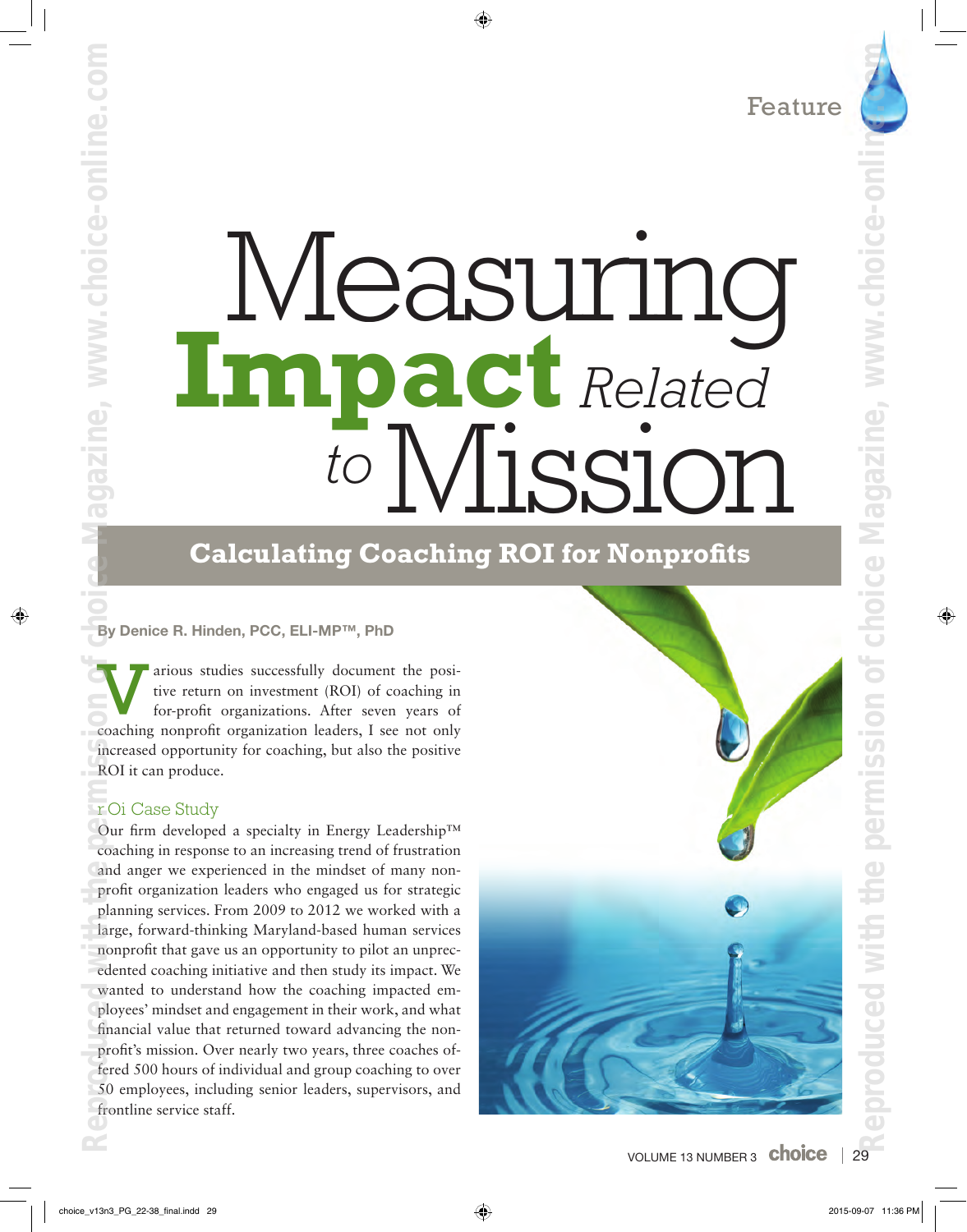# Measuring direct impacts of Coaching

To measure the direct impact of the coaching, we used the Energy Leadership Index™ (ELI) assessment to quantify employee mindset and engagement. A goal of Energy Leadership coaching is to support leaders in drawing on their most positive mindset to contribute to a positive workplace and stronger employee engagement. In our study, positive mindset was defined as a sense of wellbeing, happiness and confidence at work, as well as a high level of consciousness about oneself and one's life. Engagement was defined as the state of willingness and enthusiasm that goes beyond job performance, which is associated with positive levels of job performance and job satisfaction.

The ELI allowed us to assess participants' level of energy on a seven-point scale from catabolic (negative) energy to



anabolic (positive) energy both before and at the end the coaching initiative. The ELI quantifies the way in which an individual perceives and approaches work and life, and reacts to different circumstances and experiences. The result produces a combined numerical value of mental, emotional, physical, and spiritual energy – the average resonating level (ARL) or E-Factor – that indicates the person's overall level of consciousness.<sup>1</sup>

We found that direct service employees improved their ELI ARL scores, on average, by almost 7 percent postcoaching, with management staff showing an almost 19 percent positive change. We also found strong correlations between high ELI ARL scores and high performance evaluation and employee engagement scores.

# Connecting Coaching Impacts to a Nonprofit Financial r Oi

With favorable results regarding employees' positive mind-

set and engagement, we sought to quantify the impact of these improvements in terms of a financial return on the investment (ROI) made by the nonprofit. Since we needed to consider factors that impact costs and performance towards advancing the nonprofit mission, we sought to identify correlations between the coaching impact on employees' ELI ARL scores, and cost and performance outcomes. To ensure accuracy, we compared participants' results to a control group within the nonprofit organization that did not receive coaching. We used the following conservative calculations to quantify the impact on costs and performance: **Reproduced with the permission of choice Magazine, www.choice-online.com**

**Sick Leave –** Value of productive time returned to the employer to advance mission as a result of decreased sick leave attributed to an increase in energy level from coaching.

### **Assumptions for benefit calculation:**

- 80% returned productive time
- 20% unproductive time

• 50% of reduced sick leave attributable to factors other than coaching\*

# **Total benefit:**

11.1 hours less sick leave for coaching participants x \$58.5 (avg. hourly rate) x 52 employees =  $$33,771$ ;  $$33,771 \times .8 = $27,017 \times .5 = $13,508$ 

*(This average hourly rate for employee time factors in variability in salaries paid to individuals who participated in coaching.)*

**Employee Retention –** Value of cost savings to the employer to advance mission as a result of decreased turnover attributed to increased engagement from coaching

#### **Assumptions for Benefit Calculation:**

- Annual avg. salary and benefits per employee = \$81,845
- 110% replacement cost based on average industry turnover costs = \$90,029.5
- 20% attributable to coaching\*

#### **Total Benefit:**

13 staff promoted during the coaching period x \$90,029.5  $x \cdot 2 = $234.076$ 

**Employee Performance –** Score on the annual employee performance review; the higher the review score the more value attributed to mission accomplishment

# **Assumptions for Benefit Calculation:**

• 5 score valued at 80% of annual avg. salary and benefits